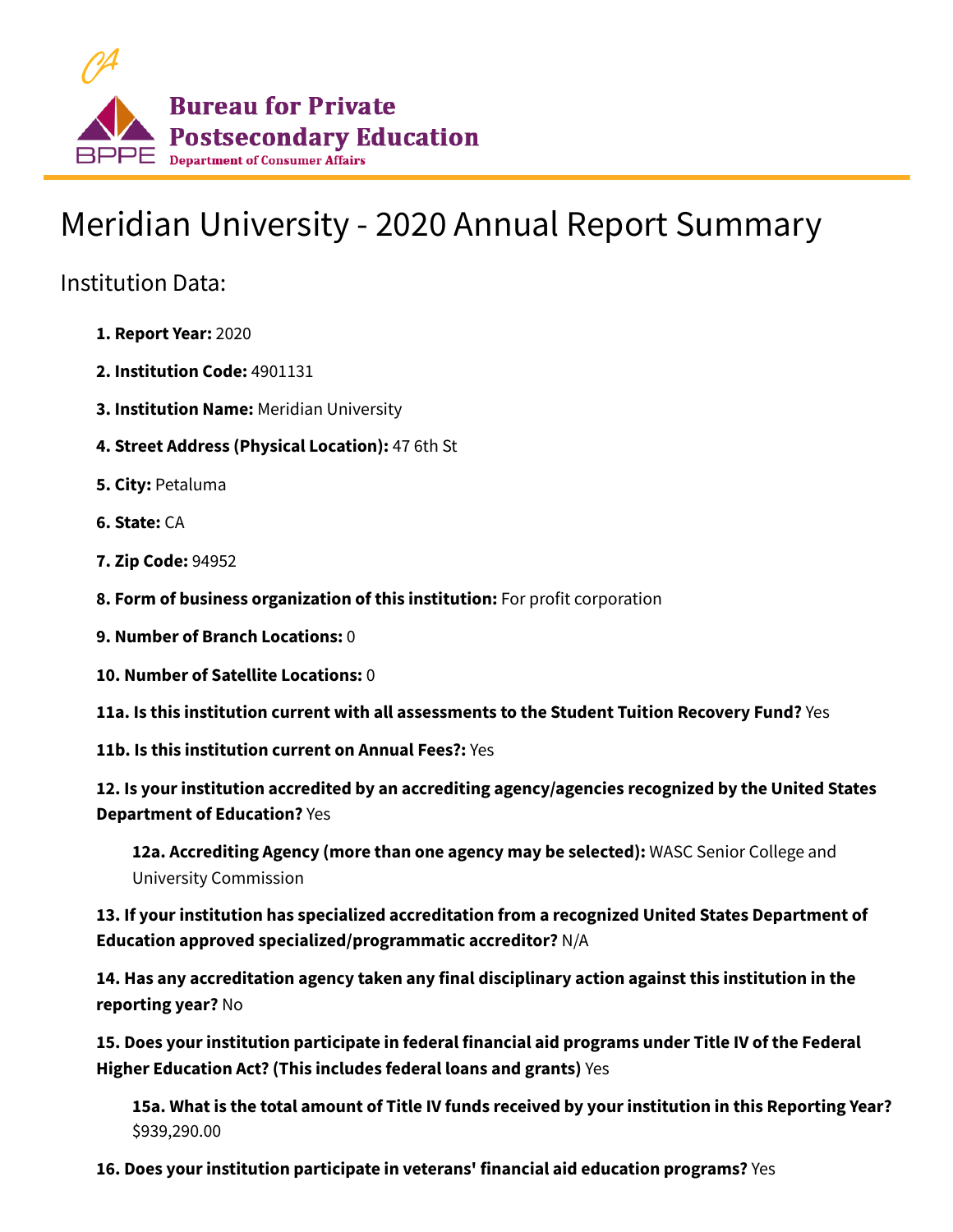**16a. What is the total amount of veterans' financial aid funds received by your institution in this Reporting Year?** \$19,150.00

**17. Does your institution participate in the Cal Grant program?** No

**18. Is your institution on California`s Eligible Training Provider List (ETPL)?** No

**19. Is your institution receiving funds from the Work Innovation and Opportunity Act (WIOA) Program?** No

**20. Does your Institution participate in, or offer, any other state or federal government financial aid programs? (i.e., vocational rehab…)** No

**21. Provide the percentage of institutional income during this Reporting Year that was derived from public funding:** 0

**22. Does your Institution participate in, or offer any non-government financial aid programs? (i.e., private grants/loans, institutional grants/loans):** Yes

**22a. You indicated "Yes" for #22, please provide the name of the financial aid programs below.:** Institutional Financial Aid

**23. The percentage of institutional income in the reporting year that was derived from any nongovernment financial aid:** 4.84

**24. Enter the most recent three-year cohort default rate reported by the U.S. Department of Education for this institution, if applicable:** 0

**25. Provide the percentage of the students who attended this institution during this Reporting Year who received federal student loans to help pay their cost of education at the school:** 57

**27. Total number of students currently enrolled at this institution. Indicate the number of students attending and/or enrolled in all programs at your institution (minus the number of students who cancelled during the cancellation period) January 1st through December 31st:** 186

**28. Number of Doctorate Degree Programs Offered? Indicate the number of Doctorate degree Programs the institution offered for the reporting year. (Number of Programs not Students):** 3

**29. Number of Students enrolled in Doctorate programs at this institution? Indicate the number of students enrolled and/or active in all Doctorate programs at your institution as of January 1st through December 31st, minus the number of students who cancelled during the cancellation period:** 137

**30. Number of Master Degree Programs Offered? Indicate the number of Master degree Programs the institution offered for the reporting year. (Number of Programs not Students):** 4

**31. Number of Students enrolled in Master programs at this institution? Indicate the number of students enrolled and/or active in all Master programs at your institution as of January 1st through December 31st, minus the number of students who cancelled during the cancellation period:** 49

**32. Number of Bachelor Degree Programs Offered? Indicate the number of Bachelor degree Programs the institution offered for the reporting year. (Number of Programs not Students):** 0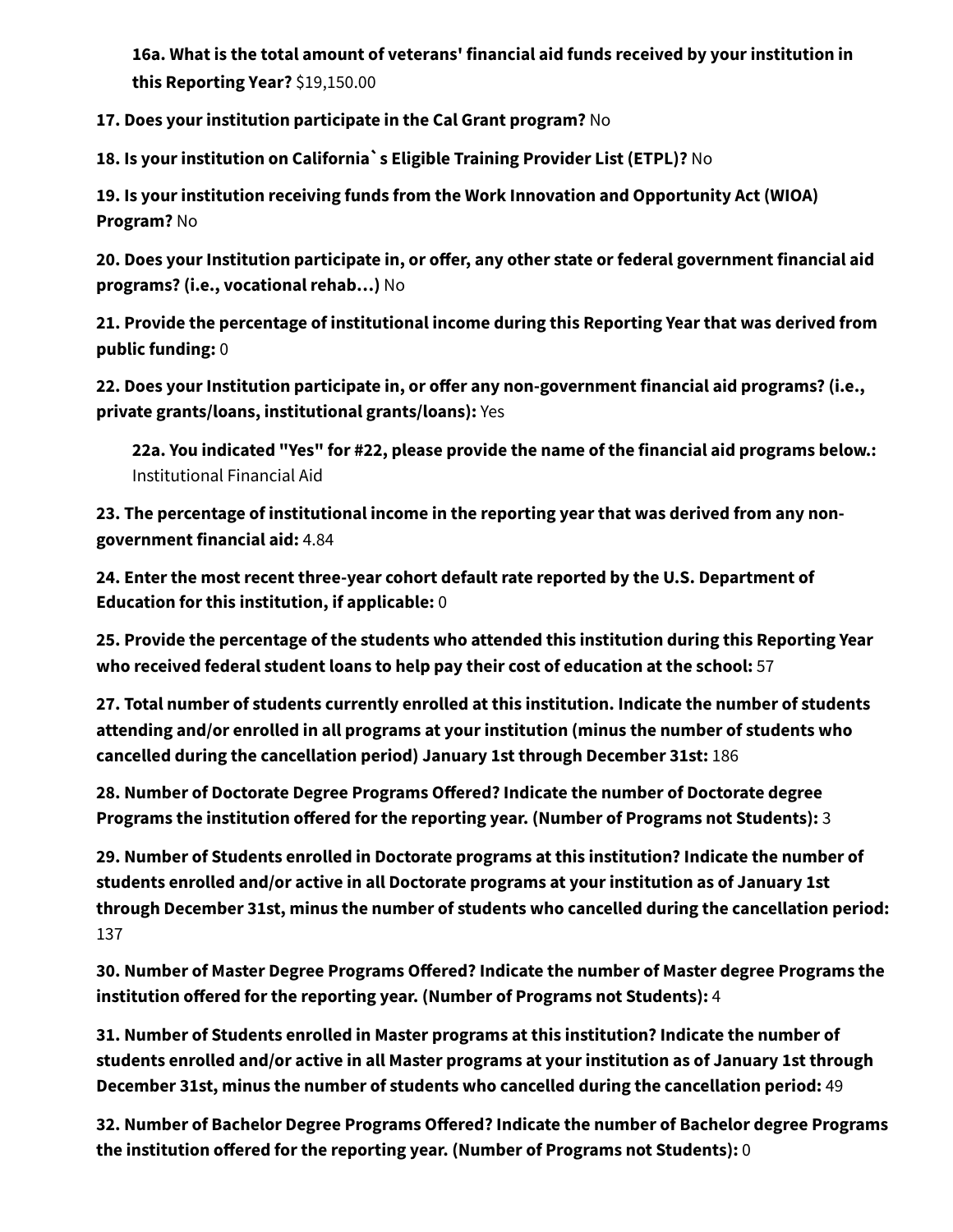**33. Number of Students enrolled in Bachelor programs at this institution? Indicate the number of students enrolled and/or active in all Bachelor programs at your institution as of January 1st through December 31st, minus the number of students who cancelled during the cancellation period:** 0

**34. Number of Associate Degree Programs Offered? Indicate the number of Associate degree Programs offered for the reporting year. (Number of Programs not Students) :** 0

**35. Number of Students enrolled in Associate programs at this institution? Indicate the number of students enrolled and/or active in all Associate programs at your institution as of January 1st through December 31st, minus the number of students who cancelled during the cancellation period:** 0

**36. Number of Diploma or Certificate Programs Offered? Indicate the number of Diploma or Certificate Programs offered for the reporting year. (Number of Programs not Students):** 12

**37. Number of Students enrolled in diploma or certificate programs at this institution? Indicate the number of students enrolled and/or active in all diploma/certificate programs at your institution as of January 1st through December 31st, minus the number of students who cancelled during the cancellation period:** 186

**Institution's Website:** https://meridianuniversity.edu/

[School Performance Fact Sheet](https://www.bppe.ca.gov/webapplications/annualReports/2020/document/B9E5CECD-87B4-410E-8040-585F0977808A)

[Catalog](https://www.bppe.ca.gov/webapplications/annualReports/2020/document/7D2BFE79-F00F-4321-BE00-A19D719EC837)

## Program Data:

- **1. Report Year:** 2020
- **2. Institution Code:** 4901131
- **3. Institution Name:** Meridian University
- **4. Name of Program:** M.A. in Counseling Psychology
- **5. Program Level:** Master

**6. Select the Classification of Instructional Programs (CIP) Code that applies to this educational program:** Counseling Psychology.

**7. Select all Standard Occupational Classification (SOC) Codes that apply to this program:** N/A

**8. Number of Degrees, Diplomas or Certificates Awarded:** 2

**9. Total Charges for this Program:** \$62,192.00

**10. The percentage of enrolled students in the reporting year receiving federal student loans to pay for this program:** 83

**11. The percentage of graduates in the reporting year who took out federal student loans to pay for this program:** 83

**12. Number of Students Who Began the Program:** 2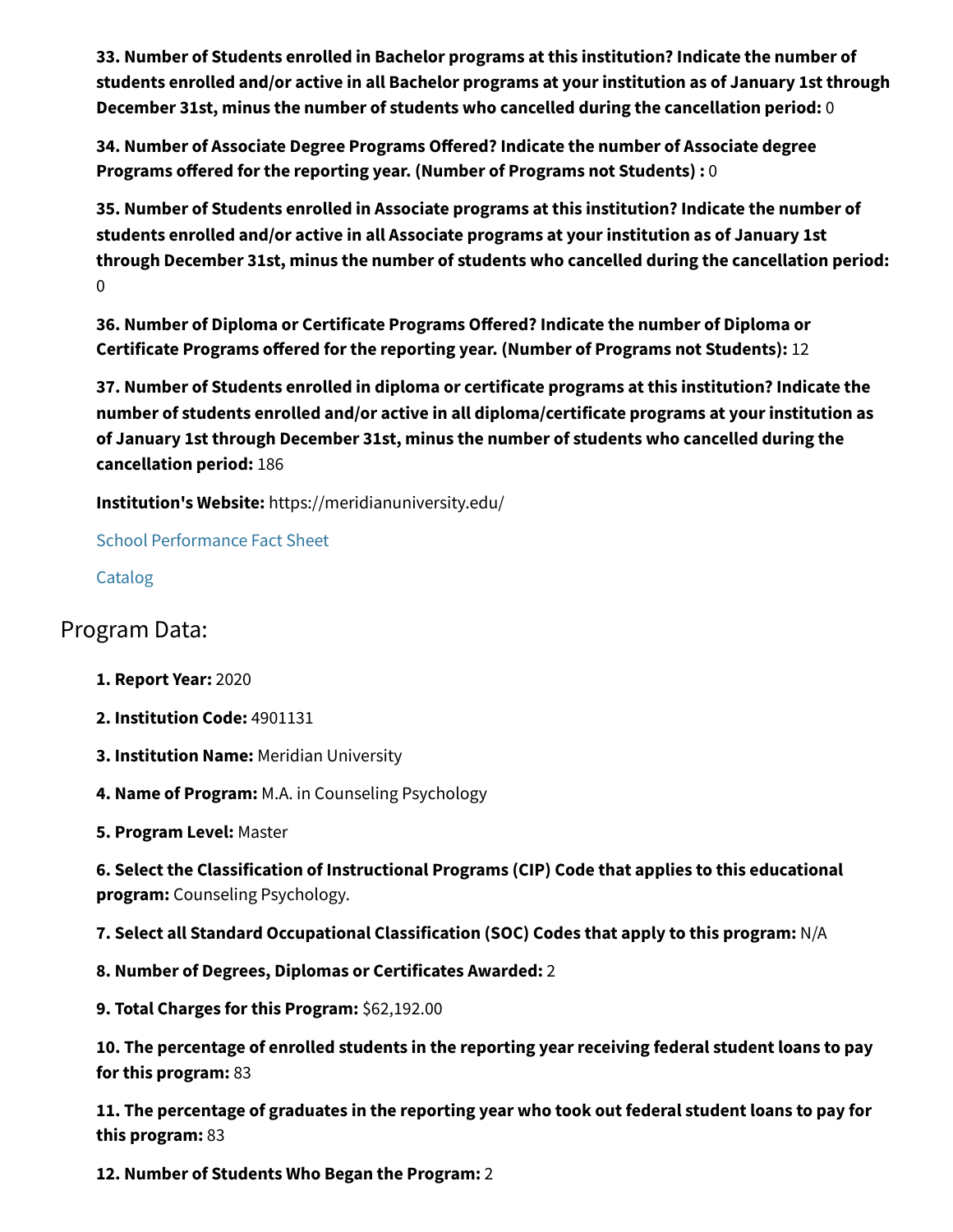- **13. Number of Students Available for Graduation:** 2
- **14. Number of On-time Graduates:** 2
- **15. Completion Rate:** 100
- **16. 150% Graduates?:** N/A
- **17. 150% Completion Rate:** N/A

**18. Is the above data taken from the Integrated Postsecondary Education Data System (IPEDS) of the United States Department of Education?:** No

- **19. Graduates Available for Employment:** 2
- **20. Graduates Employed in the Field:** 1
- **21. Placement Rate:** 50
- **22. Graduates employed in the field**

**22a. 20 to 29 hours per week:** 0

- **22b. at least 30 hours per week:** 1
- **23. Indicate the number of graduates employed**

**23a. In a single position in the field of study:** 1

**23b. In concurrent aggregated positions in the field of study (2 or more positions at the same time):** 0

**23c. Freelance/self-employed:** 0

**23d. By the institution or an employer owned by the institution, or an employer who shares ownership with the institution:** 0

**24. Does this "Program" lead to a certificate or degree related to one or more of the following allied health professionals that requires clinical training?:** No

- **26. Does this educational program lead to an occupation that requires State licensing?** No
- **43. Graduates Available for Employment:** 2
- **44. Graduates Employed in the Field:** 1
- **45. Graduates Employed in the Field Reported receiving the following Salary or Wage:**
	- **\$0 \$5,000:** 0
	- **\$5,001 \$10,000:** 0
	- **\$10,001 \$15,000:** 0
	- **\$15,001 \$20,000:** 0
	- **\$20,001 \$25,000:** 0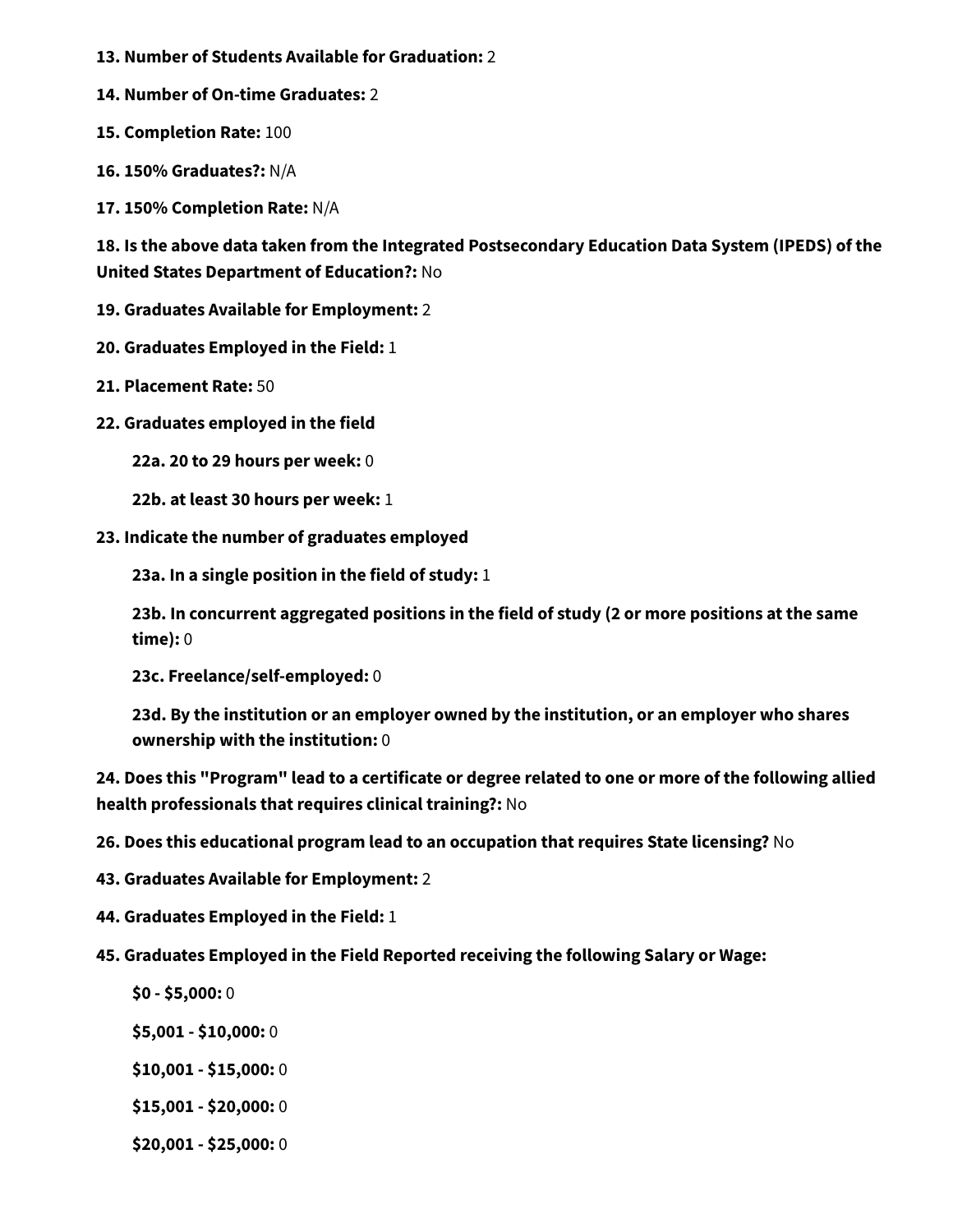- **\$25,001 \$30,000:** 0
- **\$30,001 \$35,000:** 0
- **\$35,001 \$40,000:** 0
- **\$40,001 \$45,000:** 0
- **\$45,001 \$50,000:** 1
- **\$50,001 \$55,000:** 0
- **\$55,001 \$60,000:** 0
- **\$60,001 \$65,000:** 0
- **\$65,001 \$70,000:** 0
- **\$70,001 \$75,000:** 0
- **\$75,001 \$80,000:** 0
- **\$80,001 \$85,000:** 0
- **\$85,001 \$90,000:** 0
- **\$90,001 \$95,000:** 0
- **\$95,001 \$100,000:** 0
- **Over \$100,000:** 0
- **1. Report Year:** 2020
- **2. Institution Code:** 4901131
- **3. Institution Name:** Meridian University
- **4. Name of Program:** Psy.D. in Clinical Psychology
- **5. Program Level:** Doctorate

**6. Select the Classification of Instructional Programs (CIP) Code that applies to this educational program:** Clinical Psychology.

**7. Select all Standard Occupational Classification (SOC) Codes that apply to this program:** N/A

- **8. Number of Degrees, Diplomas or Certificates Awarded:** 0
- **9. Total Charges for this Program:** \$83,533.00

**10. The percentage of enrolled students in the reporting year receiving federal student loans to pay for this program:** 87

**11. The percentage of graduates in the reporting year who took out federal student loans to pay for this program:** 0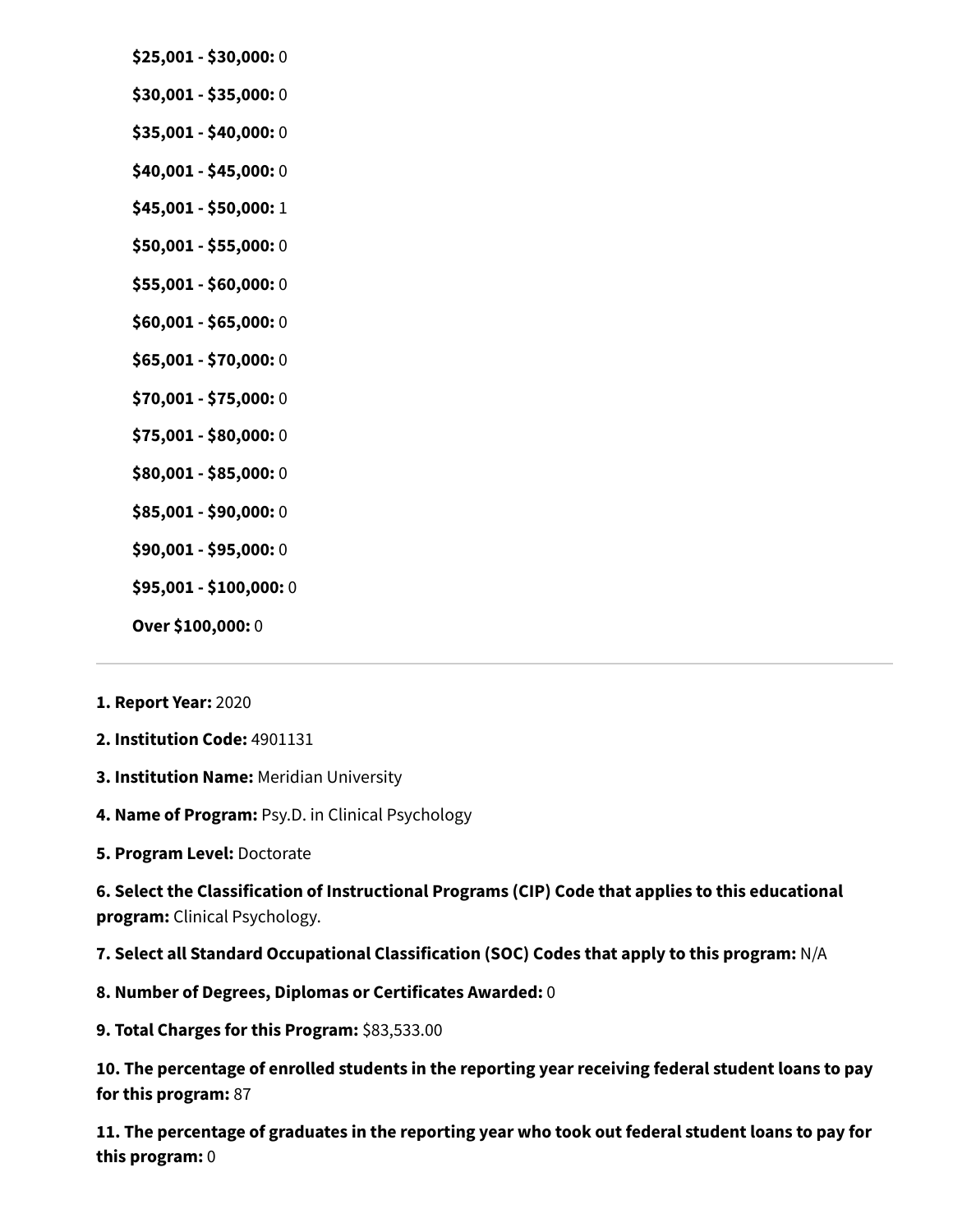- **12. Number of Students Who Began the Program:** 8
- **13. Number of Students Available for Graduation:** 8
- **14. Number of On-time Graduates:** 0
- **15. Completion Rate:** 0
- **16. 150% Graduates?:** N/A
- **17. 150% Completion Rate:** N/A

**18. Is the above data taken from the Integrated Postsecondary Education Data System (IPEDS) of the United States Department of Education?:** No

- **19. Graduates Available for Employment:** 0
- **20. Graduates Employed in the Field:** 0
- **21. Placement Rate:** N/A
- **22. Graduates employed in the field**

**22a. 20 to 29 hours per week:** 0

**22b. at least 30 hours per week:** 0

**23. Indicate the number of graduates employed**

**23a. In a single position in the field of study:** 0

**23b. In concurrent aggregated positions in the field of study (2 or more positions at the same time):** 0

**23c. Freelance/self-employed:** 0

**23d. By the institution or an employer owned by the institution, or an employer who shares ownership with the institution:** 0

**24. Does this "Program" lead to a certificate or degree related to one or more of the following allied health professionals that requires clinical training?:** No

**26. Does this educational program lead to an occupation that requires State licensing?** No

- **43. Graduates Available for Employment:** 0
- **44. Graduates Employed in the Field:** 0
- **45. Graduates Employed in the Field Reported receiving the following Salary or Wage:**
	- **\$0 \$5,000:** 0
	- **\$5,001 \$10,000:** 0
	- **\$10,001 \$15,000:** 0
	- **\$15,001 \$20,000:** 0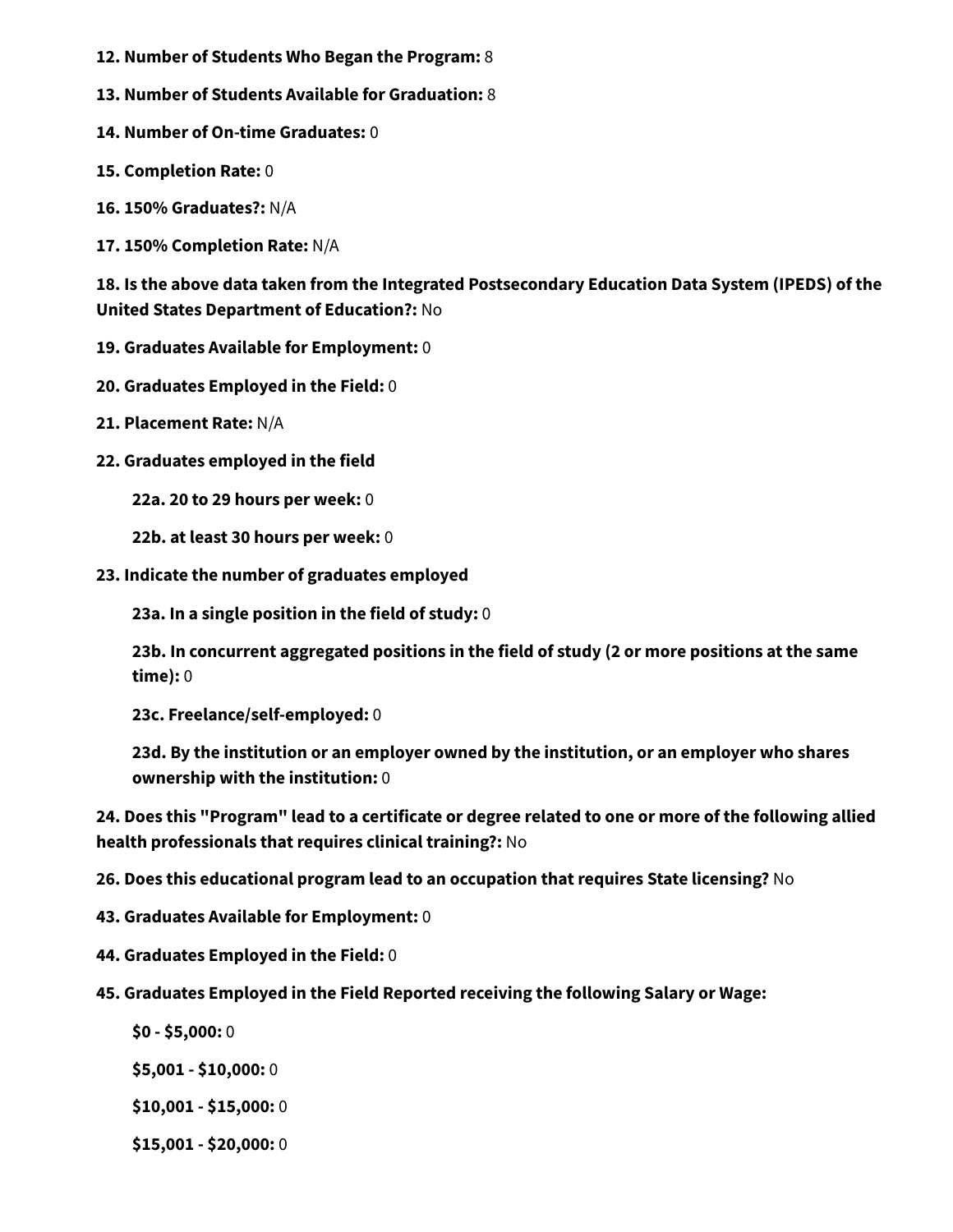- **\$20,001 \$25,000:** 0
- **\$25,001 \$30,000:** 0
- **\$30,001 \$35,000:** 0
- **\$35,001 \$40,000:** 0
- **\$40,001 \$45,000:** 0
- **\$45,001 \$50,000:** 0
- **\$50,001 \$55,000:** 0
- **\$55,001 \$60,000:** 0
- **\$60,001 \$65,000:** 0
- **\$65,001 \$70,000:** 0
- **\$70,001 \$75,000:** 0
- **\$75,001 \$80,000:** 0
- **\$80,001 \$85,000:** 0
- **\$85,001 \$90,000:** 0
- **\$90,001 \$95,000:** 0
- **\$95,001 \$100,000:** 0
- **Over \$100,000:** 0
- **1. Report Year:** 2020
- **2. Institution Code:** 4901131
- **3. Institution Name:** Meridian University
- **4. Name of Program:** M.Ed. in Educational Leadership
- **5. Program Level:** Master

**6. Select the Classification of Instructional Programs (CIP) Code that applies to this educational program:** Educational Leadership and Administration

**7. Select all Standard Occupational Classification (SOC) Codes that apply to this program:** N/A

- **8. Number of Degrees, Diplomas or Certificates Awarded:** 3
- **9. Total Charges for this Program:** \$43,264.00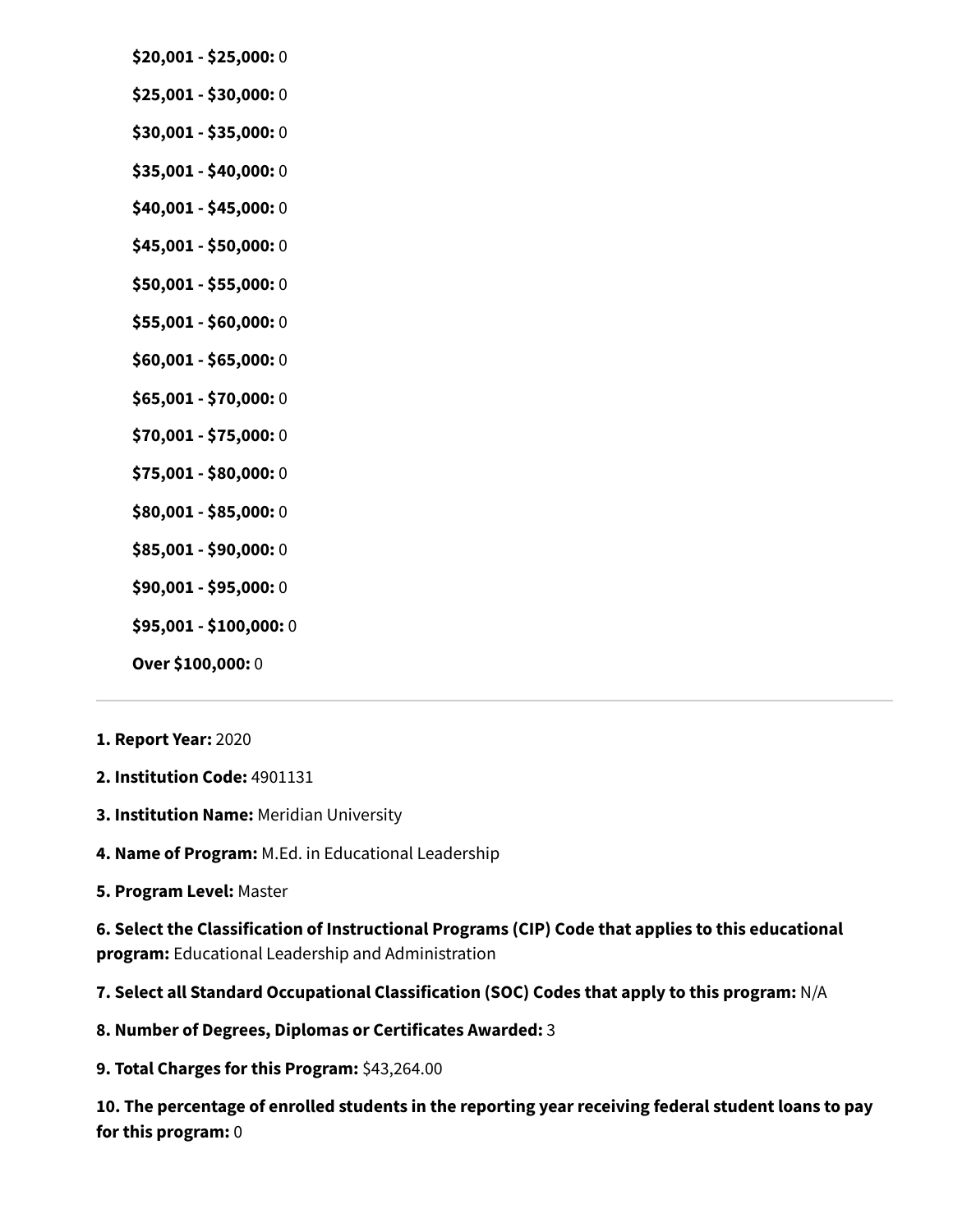- **12. Number of Students Who Began the Program:** 6
- **13. Number of Students Available for Graduation:** 6
- **14. Number of On-time Graduates:** 3
- **15. Completion Rate:** 50
- **16. 150% Graduates?:** N/A
- **17. 150% Completion Rate:** N/A

**18. Is the above data taken from the Integrated Postsecondary Education Data System (IPEDS) of the United States Department of Education?:** No

- **19. Graduates Available for Employment:** 3
- **20. Graduates Employed in the Field:** 0
- **21. Placement Rate:** 0
- **22. Graduates employed in the field**

**22a. 20 to 29 hours per week:** 0

- **22b. at least 30 hours per week:** 0
- **23. Indicate the number of graduates employed**

**23a. In a single position in the field of study:** 0

**23b. In concurrent aggregated positions in the field of study (2 or more positions at the same time):** 0

**23c. Freelance/self-employed:** 0

**23d. By the institution or an employer owned by the institution, or an employer who shares ownership with the institution:** 0

**24. Does this "Program" lead to a certificate or degree related to one or more of the following allied health professionals that requires clinical training?:** No

**26. Does this educational program lead to an occupation that requires State licensing?** No

- **43. Graduates Available for Employment:** 3
- **44. Graduates Employed in the Field:** 0
- **45. Graduates Employed in the Field Reported receiving the following Salary or Wage:**
	- **\$0 \$5,000:** 0

**\$5,001 - \$10,000:** 0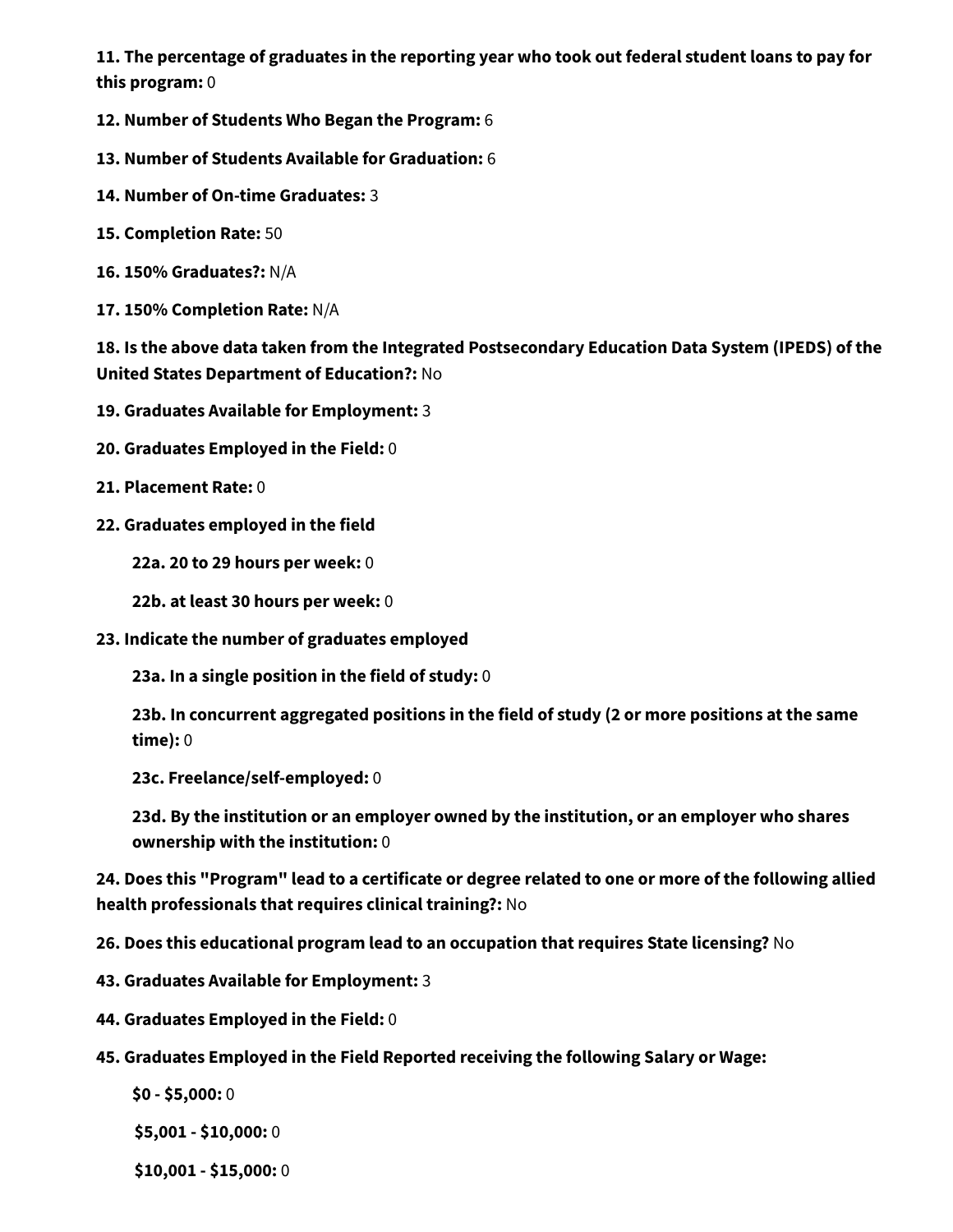- **\$15,001 \$20,000:** 0
- **\$20,001 \$25,000:** 0
- **\$25,001 \$30,000:** 0
- **\$30,001 \$35,000:** 0
- **\$35,001 \$40,000:** 0
- **\$40,001 \$45,000:** 0
- **\$45,001 \$50,000:** 0
- **\$50,001 \$55,000:** 0
- **\$55,001 \$60,000:** 0
- **\$60,001 \$65,000:** 0
- **\$65,001 \$70,000:** 0
- **\$70,001 \$75,000:** 0
- **\$75,001 \$80,000:** 0
- **\$80,001 \$85,000:** 0
- **\$85,001 \$90,000:** 0
- **\$90,001 \$95,000:** 0
- **\$95,001 \$100,000:** 0

- **1. Report Year:** 2020
- **2. Institution Code:** 4901131
- **3. Institution Name:** Meridian University
- **4. Name of Program:** Ph.D. in Psychology
- **5. Program Level:** Doctorate

**6. Select the Classification of Instructional Programs (CIP) Code that applies to this educational program:** Experimental Psychology.

**7. Select all Standard Occupational Classification (SOC) Codes that apply to this program:** N/A

- **8. Number of Degrees, Diplomas or Certificates Awarded:** 1
- **9. Total Charges for this Program:** \$93,283.00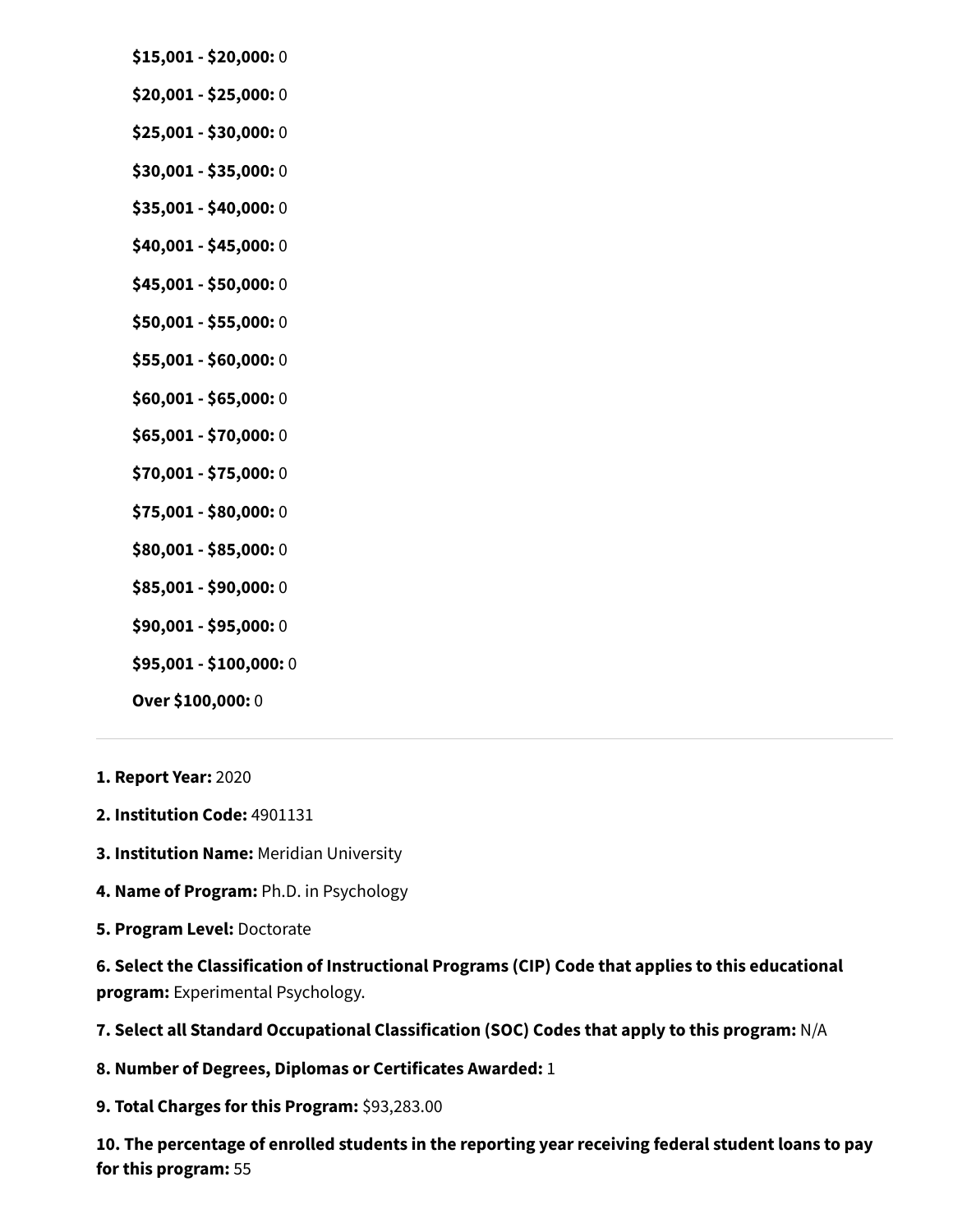- **12. Number of Students Who Began the Program:** 14
- **13. Number of Students Available for Graduation:** 14
- **14. Number of On-time Graduates:** 1
- **15. Completion Rate:** 7.14
- **16. 150% Graduates?:** N/A
- **17. 150% Completion Rate:** N/A

**18. Is the above data taken from the Integrated Postsecondary Education Data System (IPEDS) of the United States Department of Education?:** No

- **19. Graduates Available for Employment:** 1
- **20. Graduates Employed in the Field:** 1
- **21. Placement Rate:** 100
- **22. Graduates employed in the field**

**22a. 20 to 29 hours per week:** 1

- **22b. at least 30 hours per week:** 0
- **23. Indicate the number of graduates employed**

**23a. In a single position in the field of study:** 0

**23b. In concurrent aggregated positions in the field of study (2 or more positions at the same time):** 1

**23c. Freelance/self-employed:** 1

**23d. By the institution or an employer owned by the institution, or an employer who shares ownership with the institution:** 0

**24. Does this "Program" lead to a certificate or degree related to one or more of the following allied health professionals that requires clinical training?:** No

**26. Does this educational program lead to an occupation that requires State licensing?** No

- **43. Graduates Available for Employment:** 1
- **44. Graduates Employed in the Field:** 1
- **45. Graduates Employed in the Field Reported receiving the following Salary or Wage:**
	- **\$0 \$5,000:** 0

**\$5,001 - \$10,000:** 0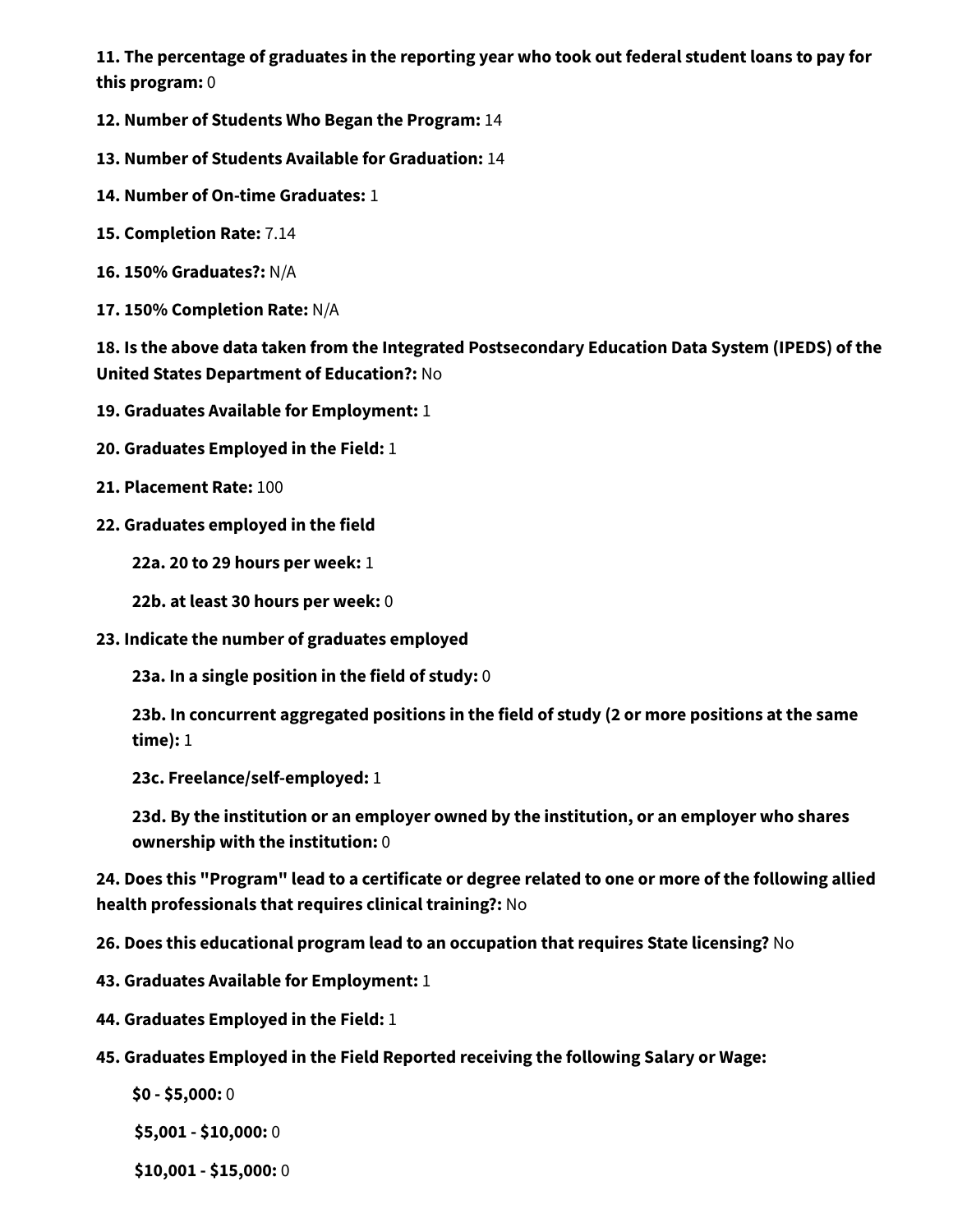- **\$15,001 \$20,000:** 0
- **\$20,001 \$25,000:** 0
- **\$25,001 \$30,000:** 0
- **\$30,001 \$35,000:** 0
- **\$35,001 \$40,000:** 0
- **\$40,001 \$45,000:** 0
- **\$45,001 \$50,000:** 1
- **\$50,001 \$55,000:** 0
- **\$55,001 \$60,000:** 0
- **\$60,001 \$65,000:** 0
- **\$65,001 \$70,000:** 0
- **\$70,001 \$75,000:** 0
- **\$75,001 \$80,000:** 0
- **\$80,001 \$85,000:** 0
- **\$85,001 \$90,000:** 0
- **\$90,001 \$95,000:** 0
- **\$95,001 \$100,000:** 0

- **1. Report Year:** 2020
- **2. Institution Code:** 4901131
- **3. Institution Name:** Meridian University
- **4. Name of Program:** M.A. in Psychology
- **5. Program Level:** Master

**6. Select the Classification of Instructional Programs (CIP) Code that applies to this educational program:** Psychology

**7. Select all Standard Occupational Classification (SOC) Codes that apply to this program:** N/A

- **8. Number of Degrees, Diplomas or Certificates Awarded:** 3
- **9. Total Charges for this Program:** \$43,264.00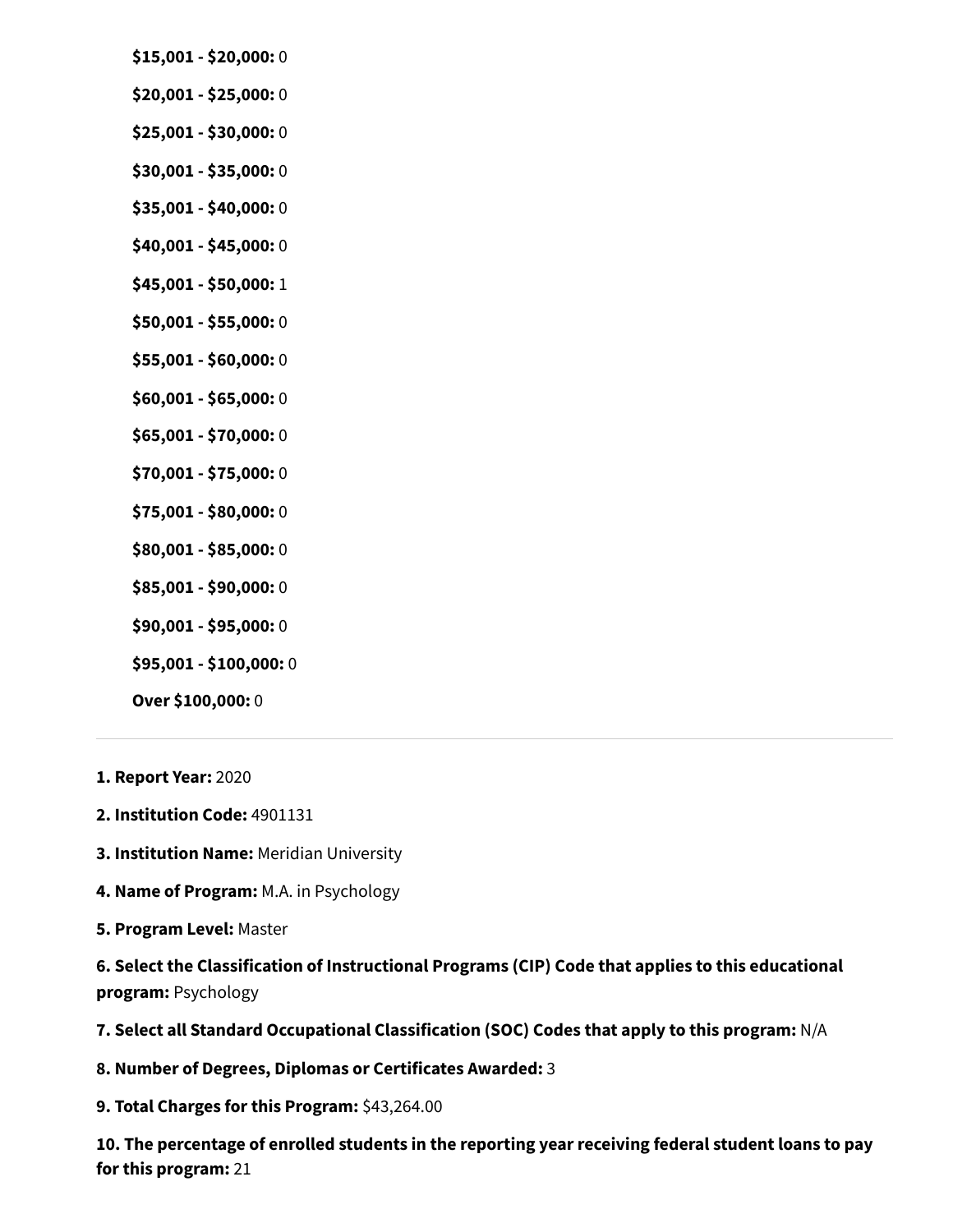- **12. Number of Students Who Began the Program:** 9
- **13. Number of Students Available for Graduation:** 9
- **14. Number of On-time Graduates:** 3
- **15. Completion Rate:** 33.33
- **16. 150% Graduates?:** N/A
- **17. 150% Completion Rate:** N/A

**18. Is the above data taken from the Integrated Postsecondary Education Data System (IPEDS) of the United States Department of Education?:** No

- **19. Graduates Available for Employment:** 3
- **20. Graduates Employed in the Field:** 0
- **21. Placement Rate:** 0
- **22. Graduates employed in the field**

**22a. 20 to 29 hours per week:** 0

- **22b. at least 30 hours per week:** 0
- **23. Indicate the number of graduates employed**

**23a. In a single position in the field of study:** 0

**23b. In concurrent aggregated positions in the field of study (2 or more positions at the same time):** 0

**23c. Freelance/self-employed:** 0

**23d. By the institution or an employer owned by the institution, or an employer who shares ownership with the institution:** 0

**24. Does this "Program" lead to a certificate or degree related to one or more of the following allied health professionals that requires clinical training?:** No

**26. Does this educational program lead to an occupation that requires State licensing?** No

- **43. Graduates Available for Employment:** 3
- **44. Graduates Employed in the Field:** 0
- **45. Graduates Employed in the Field Reported receiving the following Salary or Wage:**
	- **\$0 \$5,000:** 0

**\$5,001 - \$10,000:** 0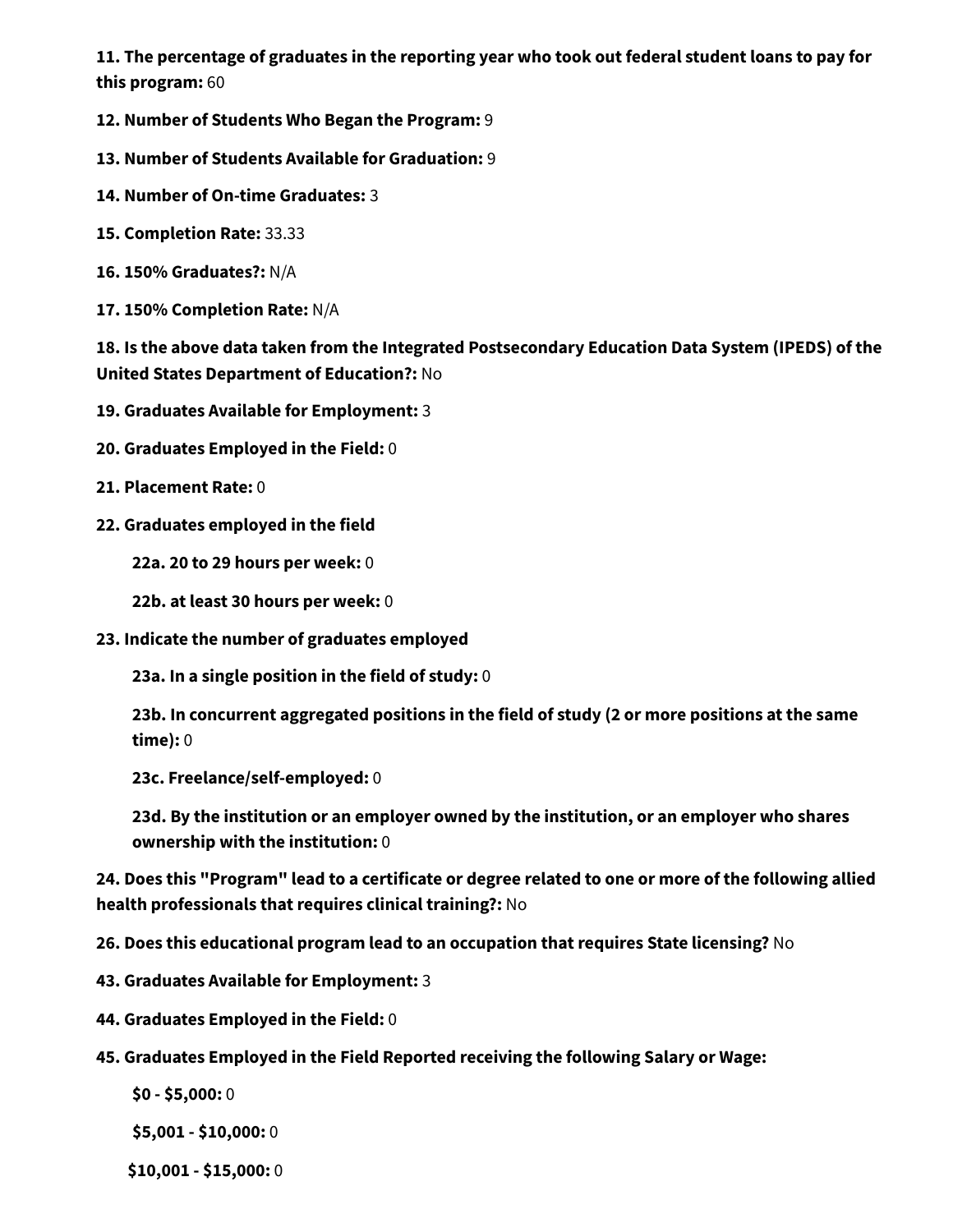- **\$15,001 \$20,000:** 0
- **\$20,001 \$25,000:** 0
- **\$25,001 \$30,000:** 0
- **\$30,001 \$35,000:** 0
- **\$35,001 \$40,000:** 0
- **\$40,001 \$45,000:** 0
- **\$45,001 \$50,000:** 0
- **\$50,001 \$55,000:** 0
- **\$55,001 \$60,000:** 0
- **\$60,001 \$65,000:** 0
- **\$65,001 \$70,000:** 0
- **\$70,001 \$75,000:** 0
- **\$75,001 \$80,000:** 0
- **\$80,001 \$85,000:** 0
- **\$85,001 \$90,000:** 0
- **\$90,001 \$95,000:** 0
- **\$95,001 \$100,000:** 0

- **1. Report Year:** 2020
- **2. Institution Code:** 4901131
- **3. Institution Name:** Meridian University
- **4. Name of Program:** MBA in Creative Enterprise
- **5. Program Level:** Master

**6. Select the Classification of Instructional Programs (CIP) Code that applies to this educational program:** Business Administration and Management

**7. Select all Standard Occupational Classification (SOC) Codes that apply to this program:** N/A

- **8. Number of Degrees, Diplomas or Certificates Awarded:** 0
- **9. Total Charges for this Program:** \$43,264.00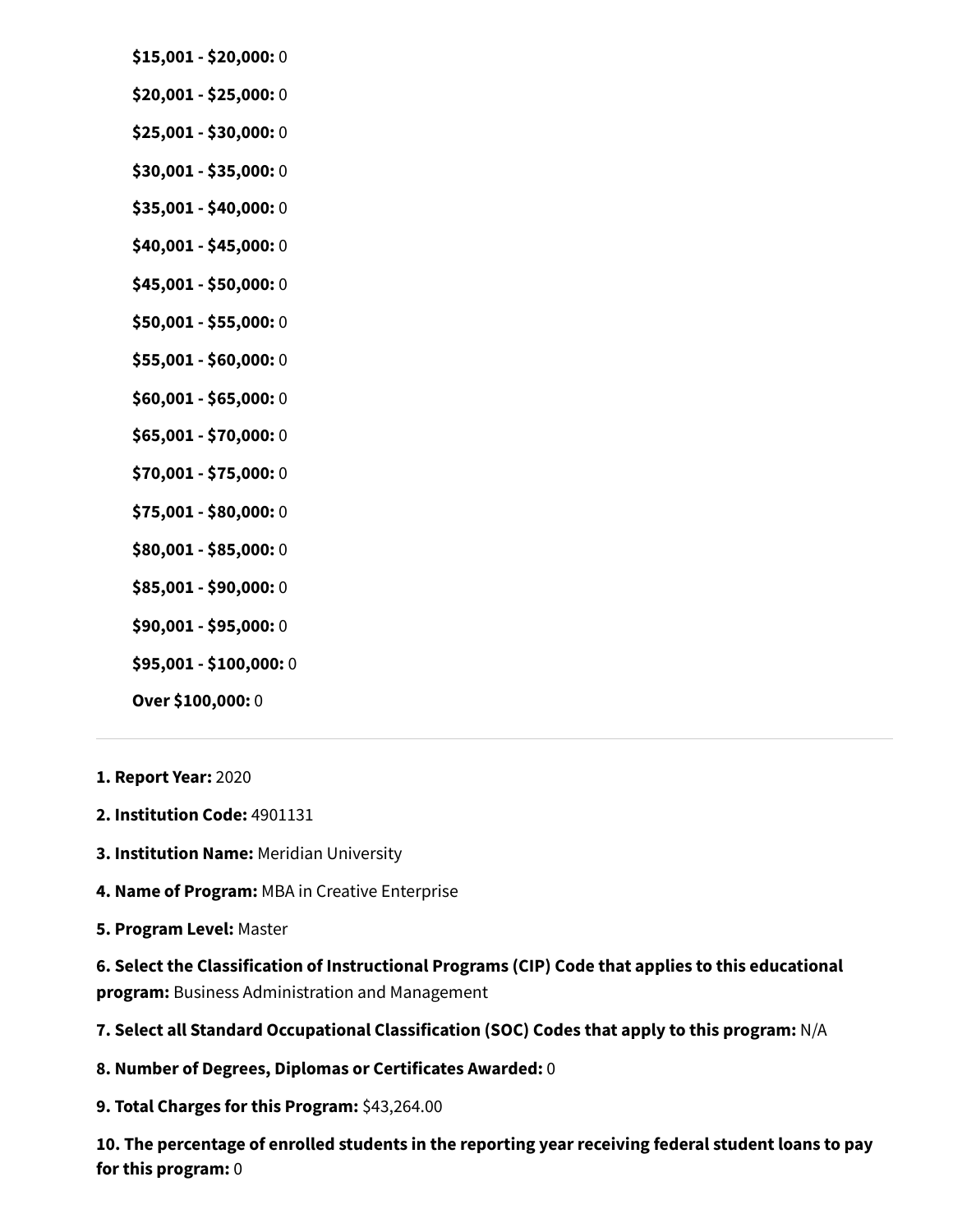- **12. Number of Students Who Began the Program:** 0
- **13. Number of Students Available for Graduation:** 0
- **14. Number of On-time Graduates:** 0
- **15. Completion Rate:** N/A
- **16. 150% Graduates?:** N/A
- **17. 150% Completion Rate:** N/A

**18. Is the above data taken from the Integrated Postsecondary Education Data System (IPEDS) of the United States Department of Education?:** No

- **19. Graduates Available for Employment:** 0
- **20. Graduates Employed in the Field:** 0
- **21. Placement Rate:** N/A
- **22. Graduates employed in the field**

**22a. 20 to 29 hours per week:** 0

- **22b. at least 30 hours per week:** 0
- **23. Indicate the number of graduates employed**

**23a. In a single position in the field of study:** 0

**23b. In concurrent aggregated positions in the field of study (2 or more positions at the same time):** 0

**23c. Freelance/self-employed:** 0

**23d. By the institution or an employer owned by the institution, or an employer who shares ownership with the institution:** 0

**24. Does this "Program" lead to a certificate or degree related to one or more of the following allied health professionals that requires clinical training?:** No

**26. Does this educational program lead to an occupation that requires State licensing?** No

- **43. Graduates Available for Employment:** 0
- **44. Graduates Employed in the Field:** 0
- **45. Graduates Employed in the Field Reported receiving the following Salary or Wage:**
	- **\$0 \$5,000:** 0

**\$5,001 - \$10,000:** 0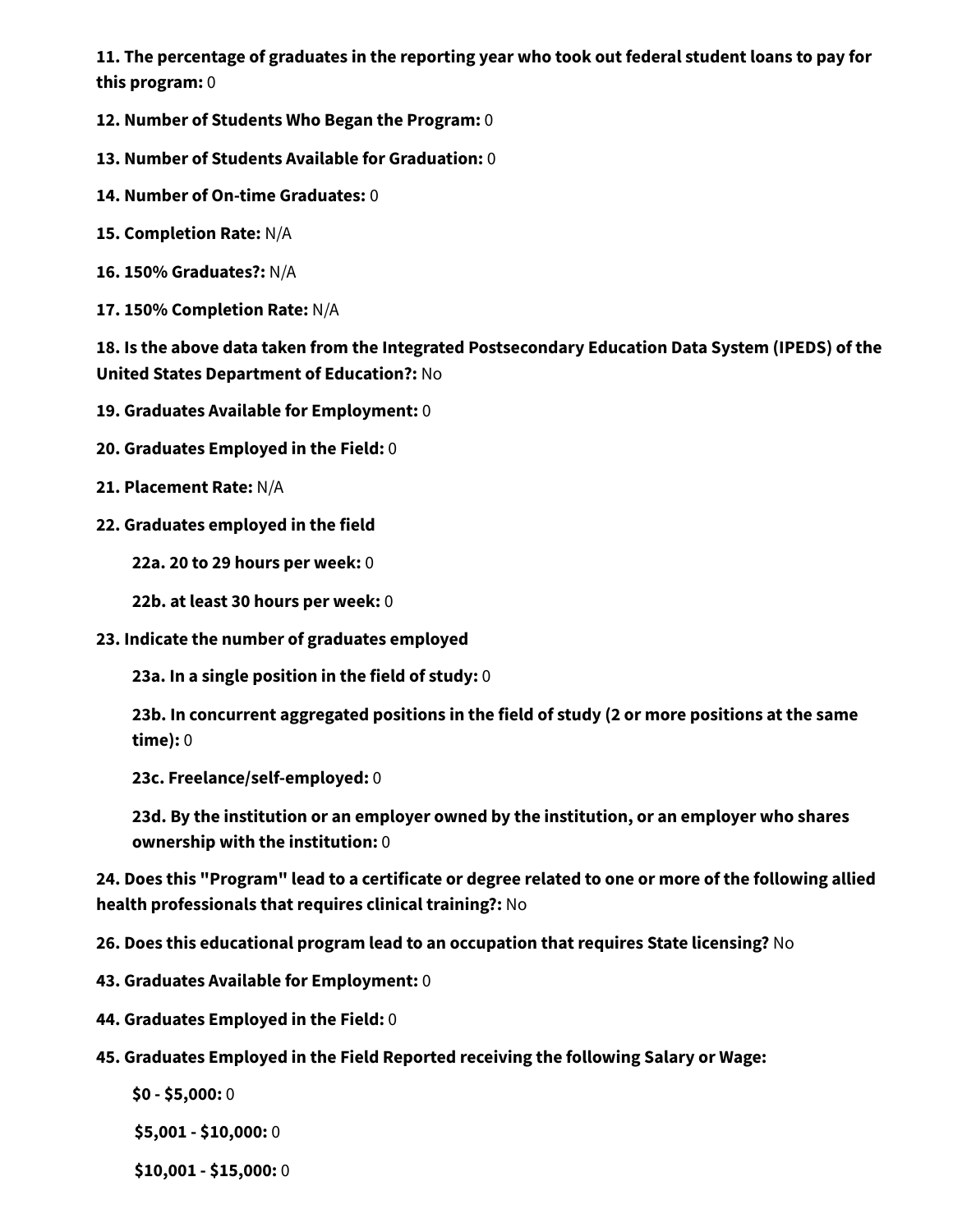- **\$15,001 \$20,000:** 0
- **\$20,001 \$25,000:** 0
- **\$25,001 \$30,000:** 0
- **\$30,001 \$35,000:** 0
- **\$35,001 \$40,000:** 0
- **\$40,001 \$45,000:** 0
- **\$45,001 \$50,000:** 0
- **\$50,001 \$55,000:** 0
- **\$55,001 \$60,000:** 0
- **\$60,001 \$65,000:** 0
- **\$65,001 \$70,000:** 0
- **\$70,001 \$75,000:** 0
- **\$75,001 \$80,000:** 0
- **\$80,001 \$85,000:** 0
- **\$85,001 \$90,000:** 0
- **\$90,001 \$95,000:** 0
- **\$95,001 \$100,000:** 0
- **Over \$100,000:** 0
- **1. Report Year:** 2020
- **2. Institution Code:** 4901131
- **3. Institution Name:** Meridian University
- **4. Name of Program:** Ed.D. in Organizational Leadership
- **5. Program Level:** Doctorate

**6. Select the Classification of Instructional Programs (CIP) Code that applies to this educational program:** Education

**7. Select all Standard Occupational Classification (SOC) Codes that apply to this program:** N/A

- **8. Number of Degrees, Diplomas or Certificates Awarded:** 0
- **9. Total Charges for this Program:** \$82,467.00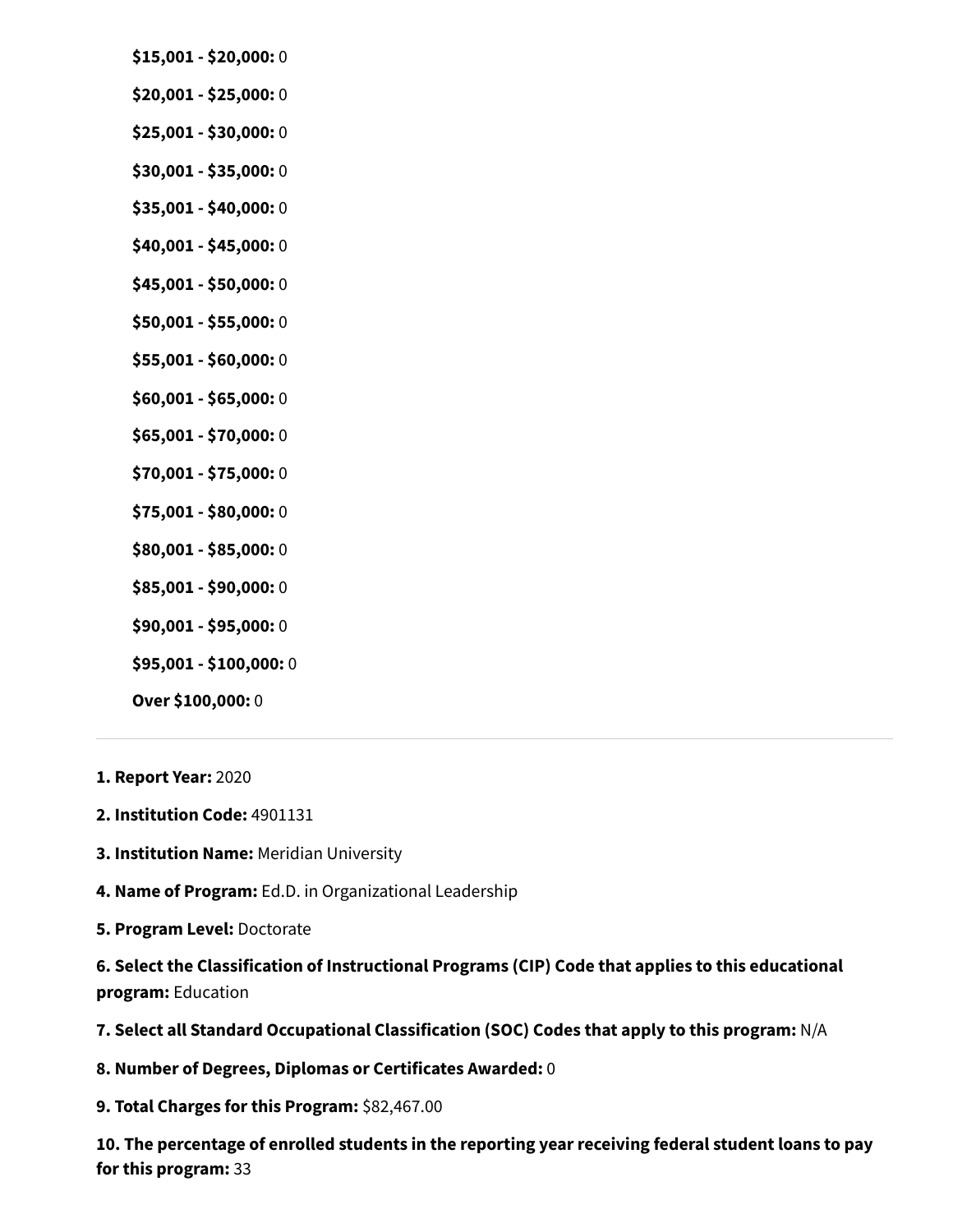- **12. Number of Students Who Began the Program:** 4
- **13. Number of Students Available for Graduation:** 4
- **14. Number of On-time Graduates:** 0
- **15. Completion Rate:** 0
- **16. 150% Graduates?:** N/A
- **17. 150% Completion Rate:** N/A

**18. Is the above data taken from the Integrated Postsecondary Education Data System (IPEDS) of the United States Department of Education?:** No

- **19. Graduates Available for Employment:** 0
- **20. Graduates Employed in the Field:** 0
- **21. Placement Rate:** N/A
- **22. Graduates employed in the field**

**22a. 20 to 29 hours per week:** 0

- **22b. at least 30 hours per week:** 0
- **23. Indicate the number of graduates employed**

**23a. In a single position in the field of study:** 0

**23b. In concurrent aggregated positions in the field of study (2 or more positions at the same time):** 0

**23c. Freelance/self-employed:** 0

**23d. By the institution or an employer owned by the institution, or an employer who shares ownership with the institution:** 0

**24. Does this "Program" lead to a certificate or degree related to one or more of the following allied health professionals that requires clinical training?:** No

**26. Does this educational program lead to an occupation that requires State licensing?** No

- **43. Graduates Available for Employment:** 0
- **44. Graduates Employed in the Field:** 0
- **45. Graduates Employed in the Field Reported receiving the following Salary or Wage:**
	- **\$0 \$5,000:** 0

**\$5,001 - \$10,000:** 0